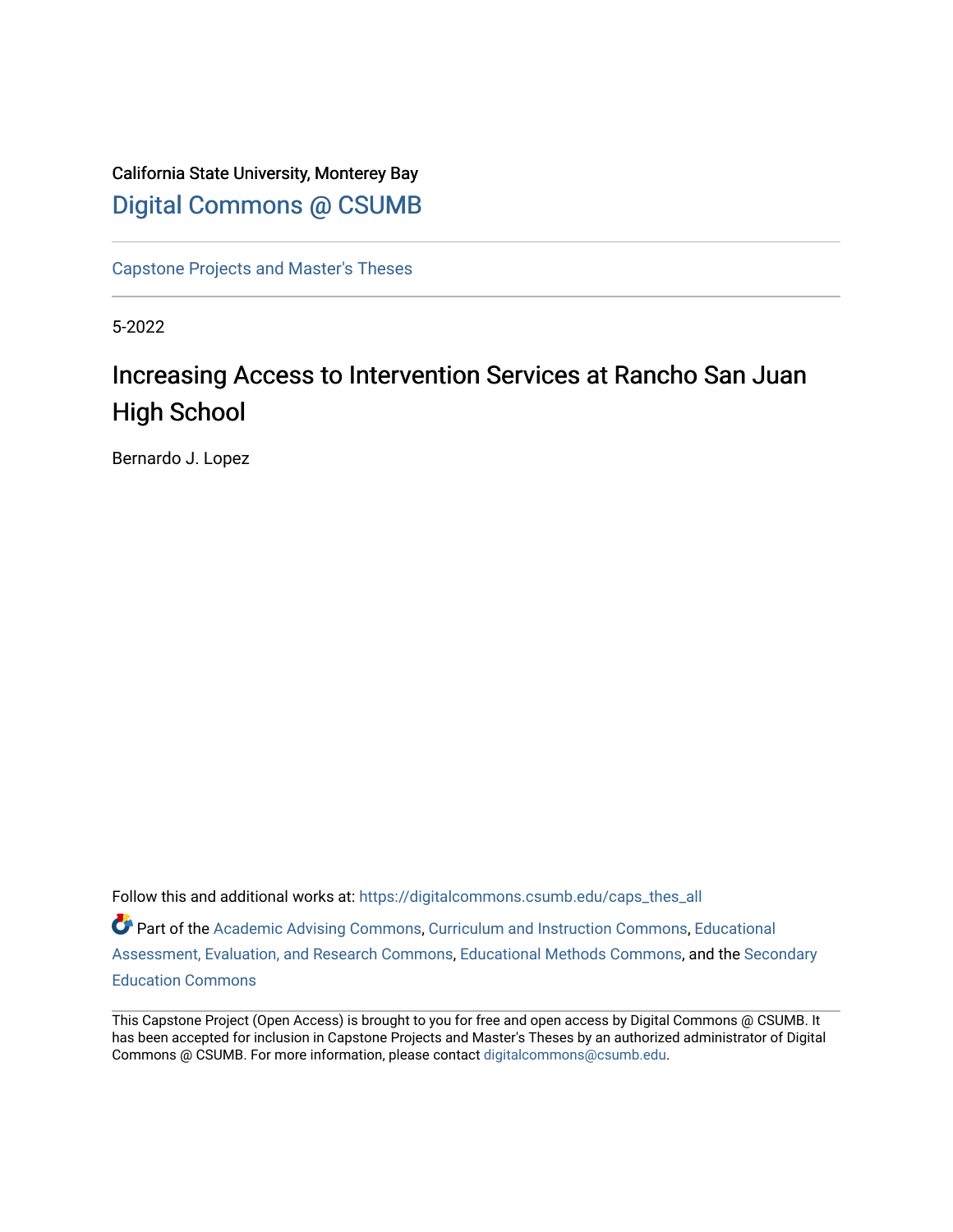BY:

### **Bernardo Lopez**

Collaborative Health & Human Services Department of Health Human Services and Public Policy California State University of Monterey Bay December 14<sup>th</sup> 2021

**Bernardo Lopez**, Department of Health Human Services and Public Policy, California State University Monterey Bay. This research was supported by Rancho San Juan High School**.** Correspondence concerning this report should be addressed to **Bernardo Lopez**, California State University Monterey Bay, 100 Campus Center, Seaside, CA, 93955. Contact:

### **bernlopez@csumb.edu**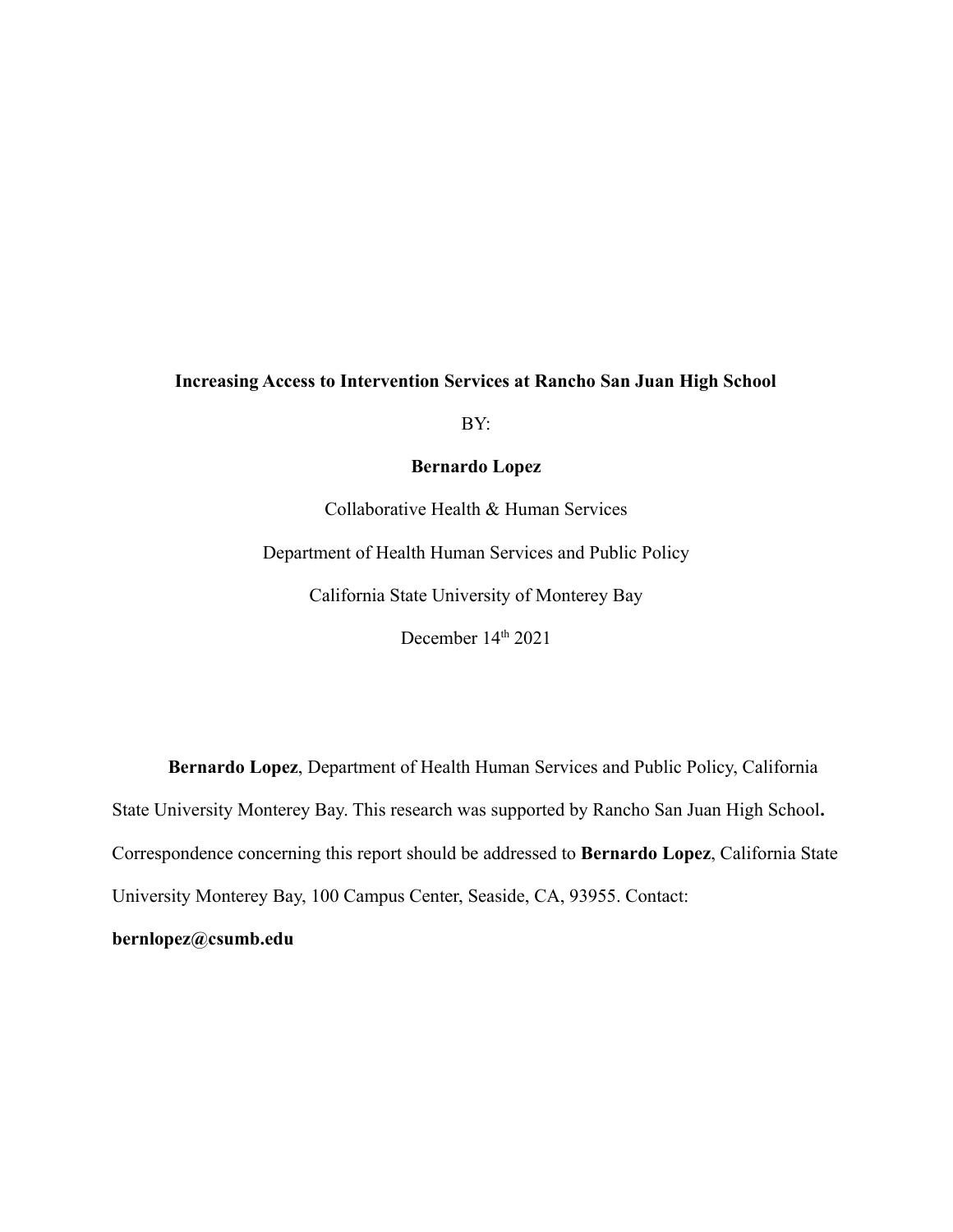#### **Abstract**

The United States is experiencing an increasing number of youth suffering from high levels of stress. This capstone project was implemented at Rancho San Juan High School (RSJHS). This newly built public high school is located in the far northside of Salinas, CA. The purpose of the capstone project was to support RSJHS**'** Wellness Center to provide students with counseling services that can help them academically, emotionally, and socio-economically by addressing barriers of inefficiencies in access to services. Specifically, the project consisted of the development of a standardized intake process for the intervention specialist. A standardized intake form was created and implemented. The form is the foundation for a standardized intake process. The expected outcome of this project is to create organization within all the intervention specialists on campus. The assessment results suggest that form was in fact a big asset for the intervention specialists, and was the start of creating structure within the agency. The next steps the agency can take is to propose this new process at a district level, to ensure all intervention specialists have the same process.

Keywords: *Wellness center, Highschool mental health, Intake form*, *case management, organizational systems*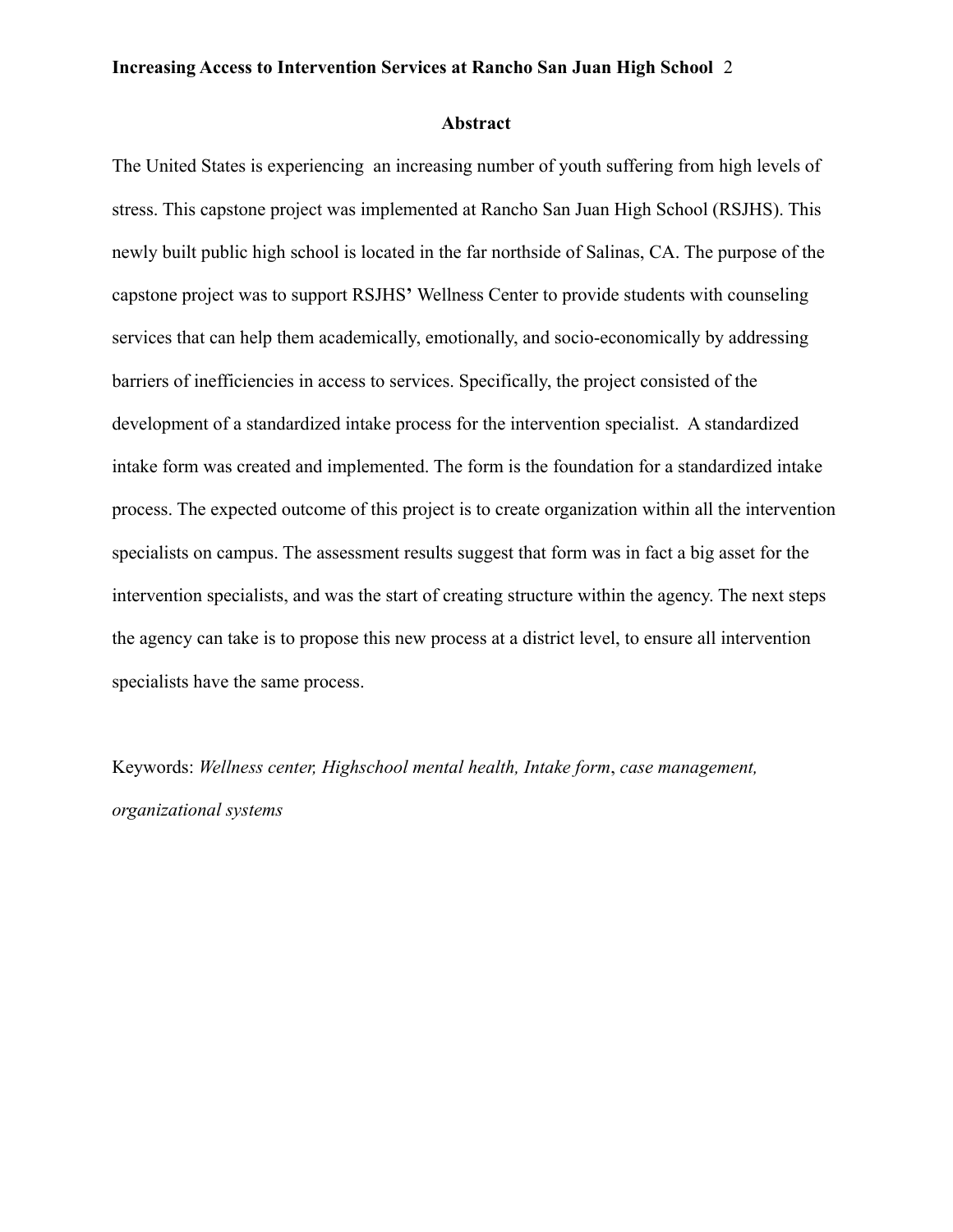### **Agency Description**

Rancho San Juan High School (RSJHS) is a newly built public high school that is located in the far northside of Salinas, CA. It took over twenty years to plan, and in 2019 the school was officially open (Linville, 2019). According to the National League of Cities (2021) this agency is categorized as a local government organization that is an independent system. Meaning, it is a local entity providing public school for which state law determines they have sufficient administration and fiscal autonomy to qualify as separate governments (National League of Cities, 2021). The mission of RSJHS is to establish a thriving learning community where compassion, courage, and perseverance are valued and practiced by all (Rancho San Juan High School, 2021). The agency does this by encouraging students and teachers to explore different approaches to learning with an eye on outcome instead of just process. While also being compassionate and understanding that each student has a different background and support system.

The school offers different types of programs for the students such as sports, AVID, Advanced Placement courses, Associated Student Body (ASB), band & choir, and Regional Occupational Program classes. More specifically, the branch I intern for is the Wellness Center. The programs they offer are Tier and Tier 3 levels of Positive Behavioral Interventions and Support. The Tier 2 level supports students on their academics and provides mild socio-emotional interventions. The Tier 3 level involves deeper counseling regarding personal issues or things that require more in depth interventions. These programs are more or so individualized interventions that support the student in their specific need, whether it may be academically or socioeconomically.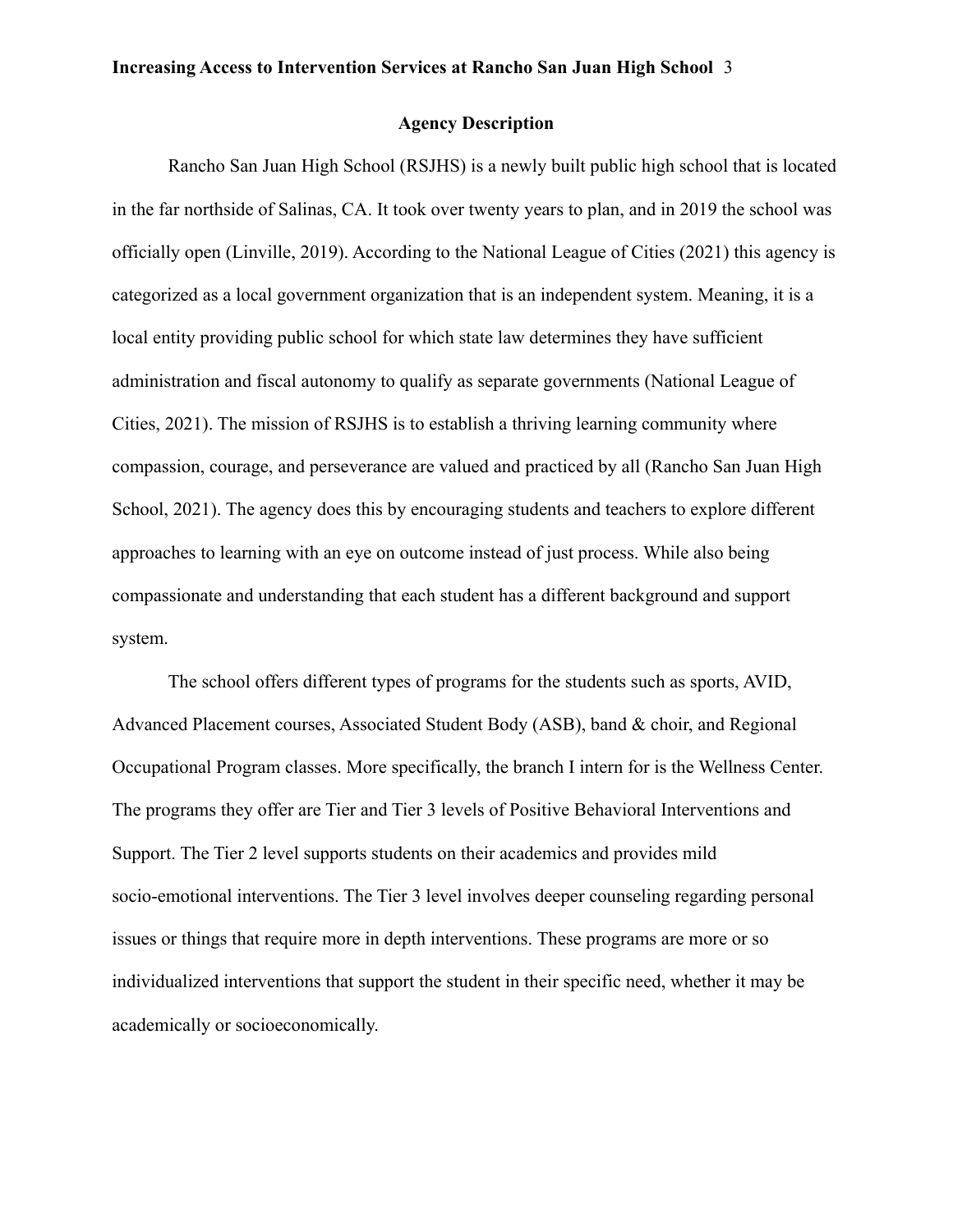#### **Populations Served**

According to the California School Dashboard (2020), RSJHS serves approximately 883 total students. Compared to the County's total number of 30,228, you can see that this school represents a very small percentage of students (Census Reporter, 2019). Keep in mind that the school is about three years old. The student demographics are diverse. A majority of the population identify as Hispanic representing 87.1% of the students (California School Dashboard,2020). 8.6% of the students are White, 1.5% are Filipino, 0.7% are African American, 1.2% are Asian, 0.2% are Pacific Islander, and lastly 0.6 identified as two or more races (California School Dashboard, 2020). A majority of the students are Freshmen and Sophomores, as there are only four Juniors  $\&$  nine Seniors. The school was able to identify that 71.7% of the students are socioeconomically disadvantaged, 20.8% of the students are English learners, 13.3% are students with disabilities, and 0.2% are foster youth (California School Dashboard, 2020).

#### **Problem Description**

In the most recent news, coronavirus has affected the lives of youth throughout the nation and the world. A non profit organization supporting mental health, Active Minds, conducted a survey and found that, "80% of students have experienced some negative impact to their mental health due to the pandemic and 20% say their mental health has significantly worsened," (Gaffney, 2020). This was an effect of children being isolated away from their peers enforced by the stay-at-home order. Not only are students facing effects of the stay at home order, they are also experiencing high levels of stress and anxiety to return back to campus. A senior at John L. Miller Great Neck North High School in Great Neck, NY, is concerned about returning to school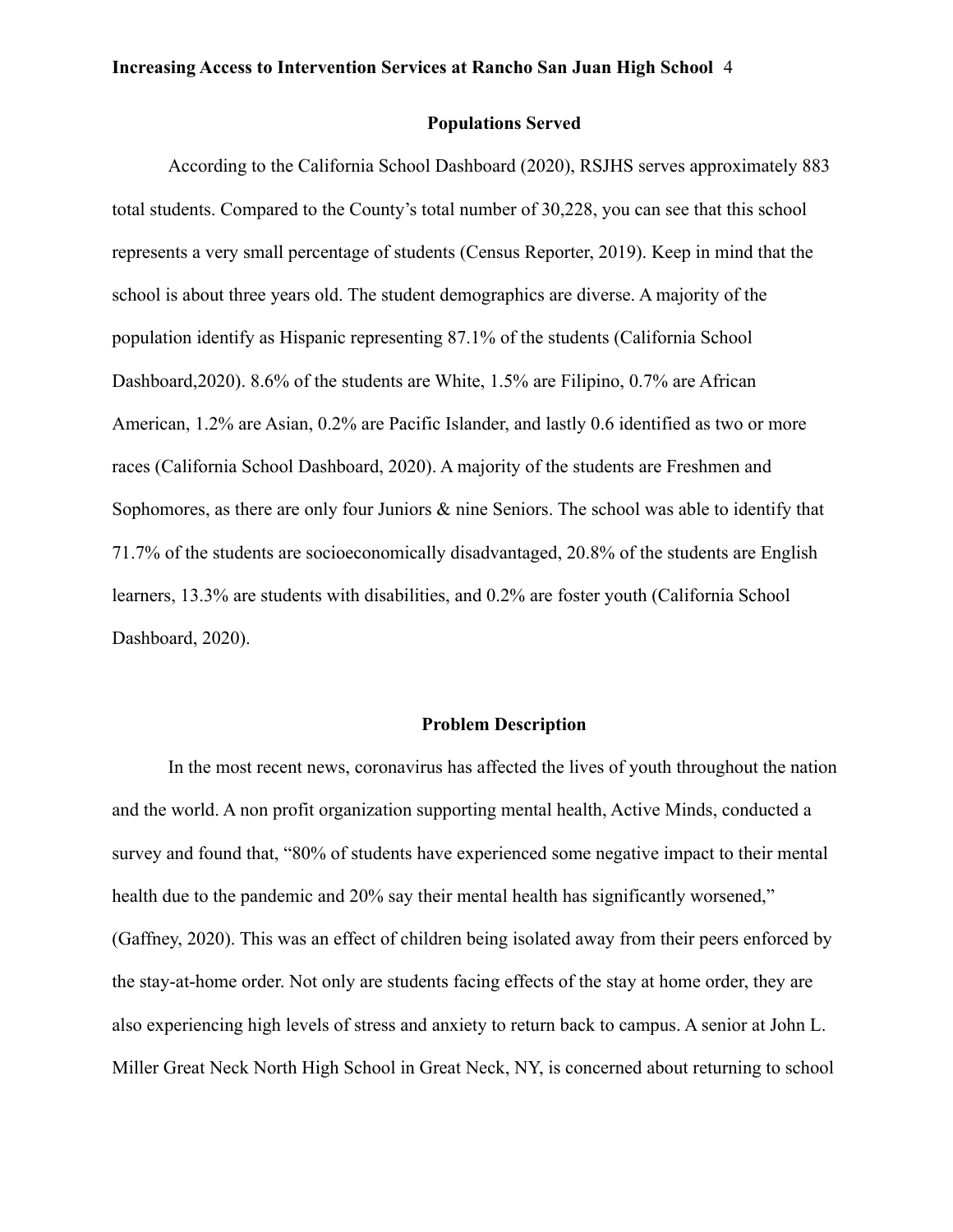safely this last fall. She stated, "I hope students understand the gravity of the situation, and how we all have to work together to make sure that we're able to learn in a safe environment," (Gaffney, 2020). These hardships have been voiced predominantly on the campus of Rancho San Juan.

The socio-economic disadvantages children face have taken a toll on their behavior towards school, and their academic performance. Research shows that children from low socioeconomic status households and communities develop academic skills slower than children from higher socioeconomic status groups (Morgan, Farkas, Hillemeier, & Maczuga, 2009). RSJHS has over 70% of their students identified as facing socioeconomic disadvantages. There is a high need for students to address these disadvantages. Toxic stress in early childhood leads to lasting impacts on learning, behavior, and health (Committee on Psychosocial Aspects of Child and Family Health et al., 2012). It is important for students to address their expressed concerns or it can have a long term effect on their lives.

RSJHS is committed to provide the necessary counseling and intervention needed for students to succeed academically and in their future endeavors. However, there is a barrier to providing effective service to students. Studies have shown that school systems in low socioeconomic status communities are often under-resourced, negatively affecting students' academic progress and outcomes (Aikens & Barbarin, 2008). RSJHS has a significantly low number of staff personnel in their Tier ⅔ PBIS. Low number of staffing calls for a bigger caseload, and studies have shown that big caseloads can cause high levels of stress for the staff member (Camus, 2020). The intervention specialist at RSJHS has also had to create her own personal intake forms for students referred to her due to a lack of the school's organization. This can create a flaw in the way she provides services to the students. A lack of providing resources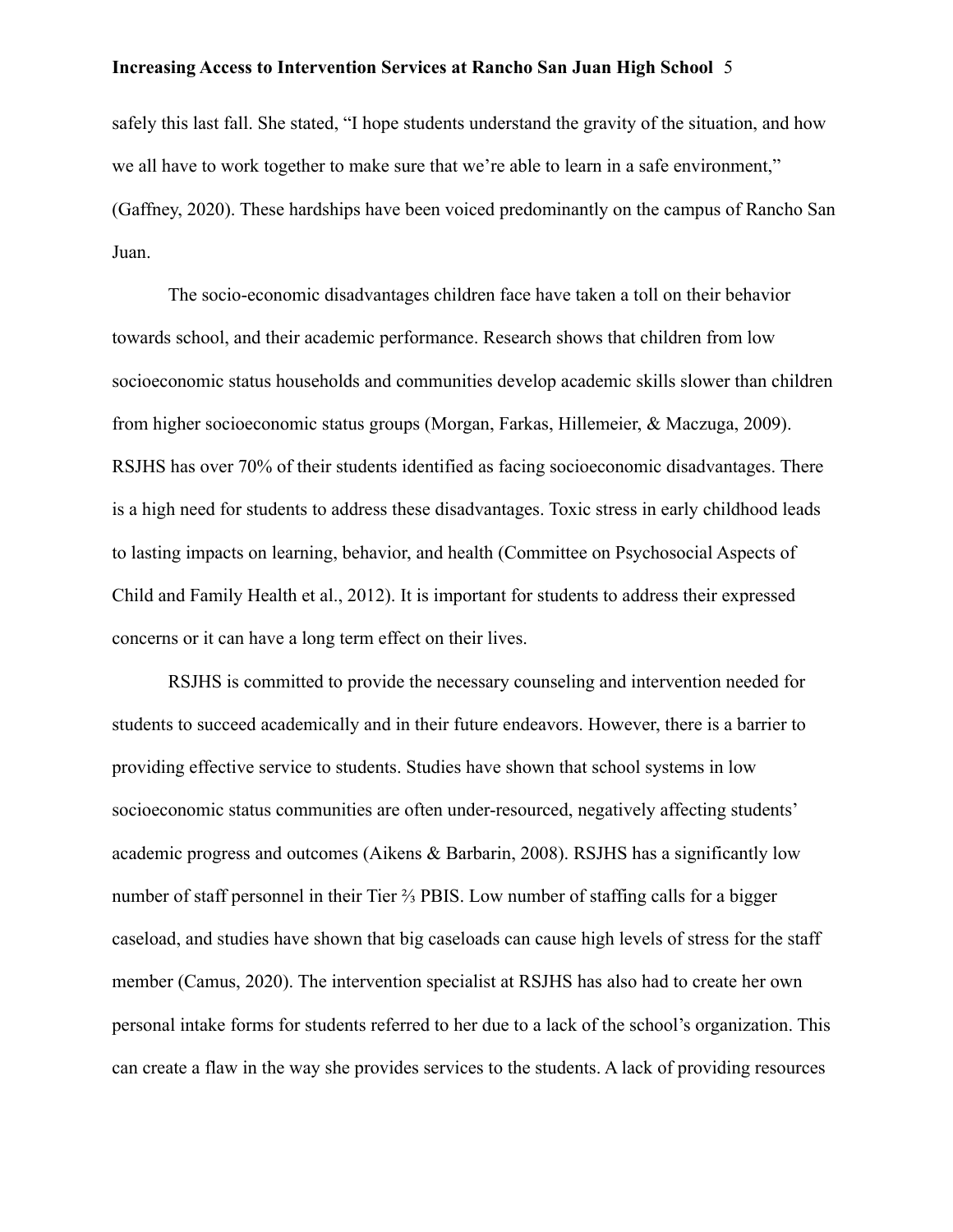and proper forms for staff can emphasize the school's ability to provide adequate services to their students. It was also expressed that there is a lack of standardized intake throughout the district when it comes to student's intakes. The intervention specialist has stated if a student were to transfer to a different school within the district, another intake would need to be conducted due to the lack of linear intake processes. This is an issue due to students having to repeat or relive trauma they have expressed already to past intervention specialists. Table 1 presents a summary of the problem description previously stated.

### **Figure 1.**

| <b>CAUSES TO AGENCY PROBLEM</b>                                      | <b>AGENCY-SPECIFIC "MICRO-LEVEL"</b><br><b>PROBLEM ADDRESSED BY PROJECT</b>        | <b>CONSEQUENCES TO AGENCY</b>                                                                                                                                                                                             |
|----------------------------------------------------------------------|------------------------------------------------------------------------------------|---------------------------------------------------------------------------------------------------------------------------------------------------------------------------------------------------------------------------|
| Lack of personnel<br>Lack of organization<br>Lack of resources/tools | Staff members are not equipped with the<br>right resources/tools needed for intake | Staff members have a big caseload<br>Student records aren't linear across<br>the district, intake differs depending<br>on school location.<br>Staff members are to create their<br>own forms for intake and<br>counseling |
| <b>CAUSES/RISK FACTORS TO BROADER</b><br><b>HEALTH PROBLEM</b>       | <b>BROADER "MACRO-LEVEL"</b><br><b>HEALTH/SOCIAL PROBLEM</b>                       | <b>CONSEQUENCES TO SOCIETY</b>                                                                                                                                                                                            |
| COVID-19<br>Socio-economic disadvantages                             | An increasing number of youth are.<br>experiencing high levels of stress           | Affecting student's mental health<br>and overall well being<br>Affects student's academic<br>performance and behavior                                                                                                     |

### **Capstone Project**

Considering the factors that have been expressed by the intervention specialist, the goal of this project is to create a mild change of the intake process for the intervention specialist and create a new protocol for current and future intervention specialists to come. As stated before the intervention specialist did not have a procedure in place that was provided by the school. Instead,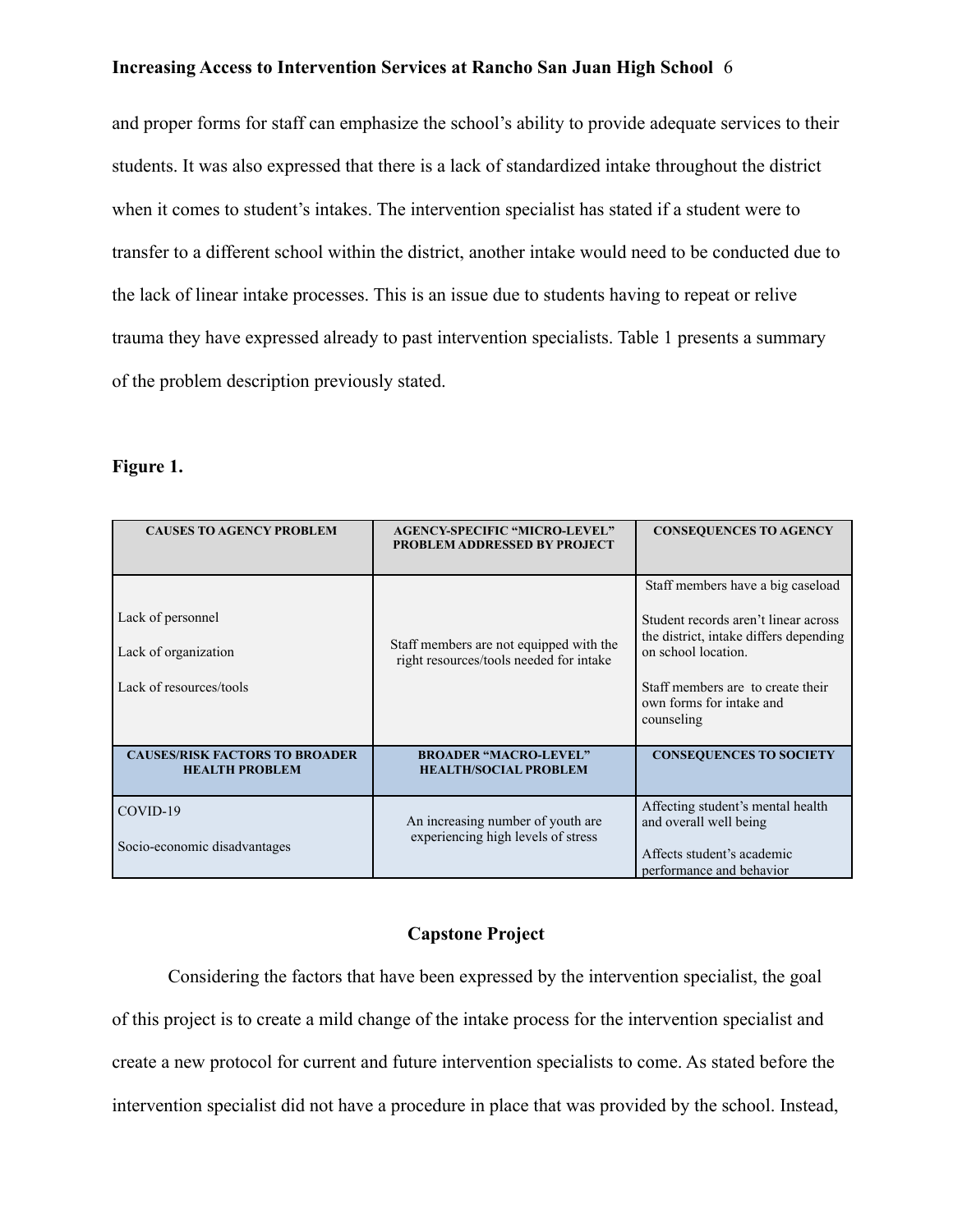they had to create their own intake process, including all required documents. This project addressed the lack of organization of the school and created a new resource that will be beneficial to the intervention specialist.

The project consisted of creating a standardized intake form that was implemented and used by the intervention specialist. This required an extensive amount of research on intake forms to ensure the right questions would be asked, and effectively. It also required collaboration between the intervention specialist and myself, the purpose being the form had to be beneficial if it was going to be implemented long term. The form had gone through various amounts of revisions and drafts before it reached its final form. The intake form consisted of information that will be useful for the intervention specialist to obtain when having their first initial meeting with the student. The areas covered on the form include: primary concern or problem of the student, time length the problem has occurred, any previous counseling the student has gotten, any physical issues or medications the student may be prescribe related to the issue, a grade check, a description of the student's academic performance, if the student has had any past academic interventions, and a section for a SMART goal on the final form.

The form had to go through trial and error so it could get to its final draft. The intervention specialist was able to use the form on twelve new students that were referred to them. Through those intakes, decisions were made to revise the form and create its final version so it can be a new resource. The overall goal of the project was to be the base foundation of a new intake process for the intervention specialist at Rancho San Juan High School.

### **Project Implementation**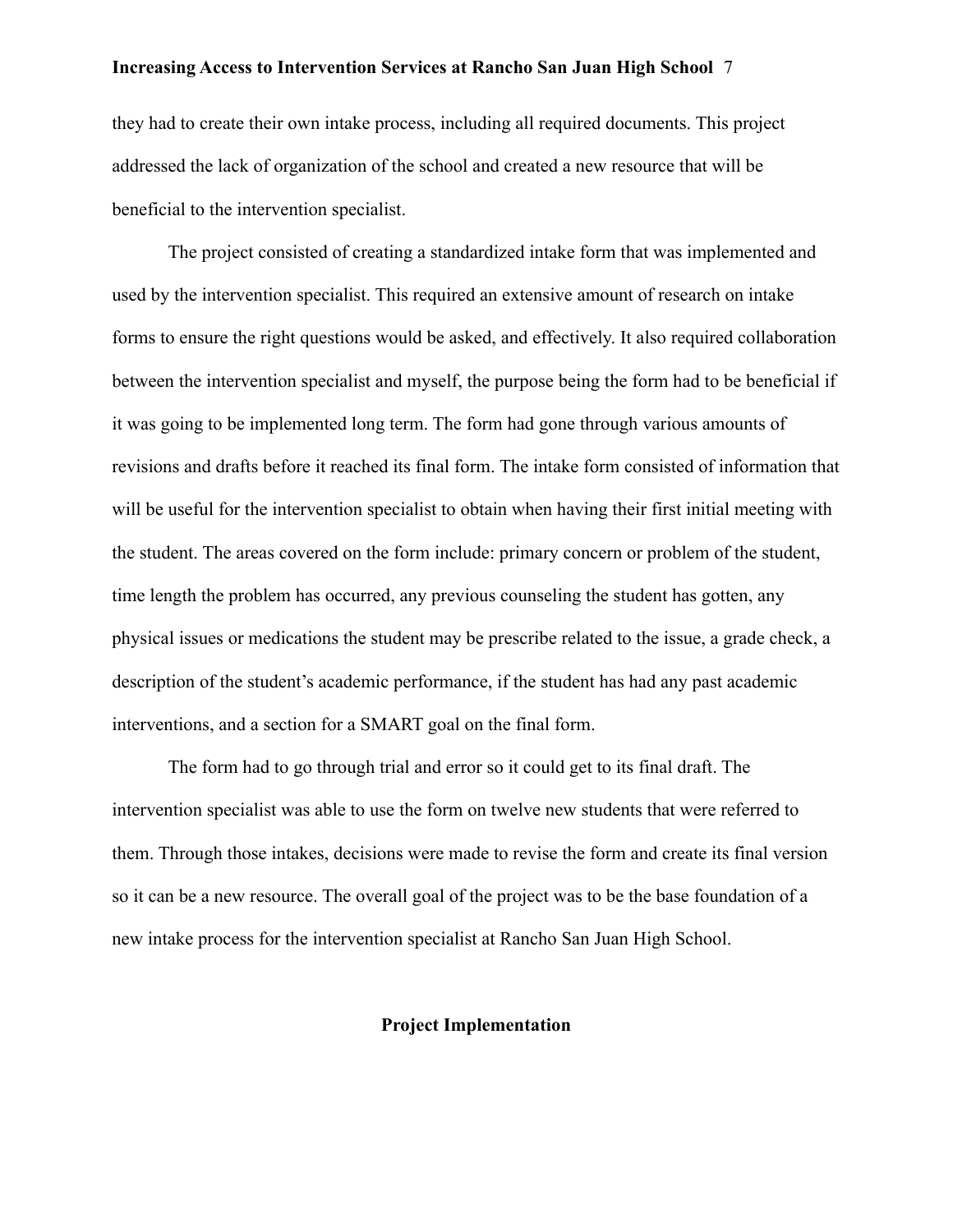This project was challenging and complex and required an extensive amount of research to be done in order for it to be implemented at the school. Before it was to be used, the form had to be reviewed from the intervention specialist as well as the district's Positive and Behavioral Interventions and Supports Coordinator.

### **Phase 1. Research and Preparation**

In the first steps of the intake form, research was conducted. There was research on different ways of intake, different questions that would be asked during intake for student counseling, and research on how an intake should be structured. This process took approximately three months to gather all the data and evidence needed to conduct the first draft.

#### **Phase 2. Creating the First Draft**

In the first attempt, which you can find on the Appendix Model A, the first draft was completed. This was completed in December of 2021. When the first intake was completed, this opened the discussion for collaboration between the intervention specialist and myself. Here feedback was given so revisions could be made to make the form look better and more effective for their services being provided.

### **Phase 3. Intake Form is Implemented**

In January of 2022, the new intake form, Appendix Model B, was implemented into the intervention specialist's intake process. The form was used approximately four times with new students that were referred. It was after those four times that the intervention specialist recommended one last final revision to the form. This is when the SMART goal section of the form was added. The intervention specialist stated this section would be beneficial for intake since it creates a goal for the student and the service they are seeking

### **Phase 4. Final Form is Created**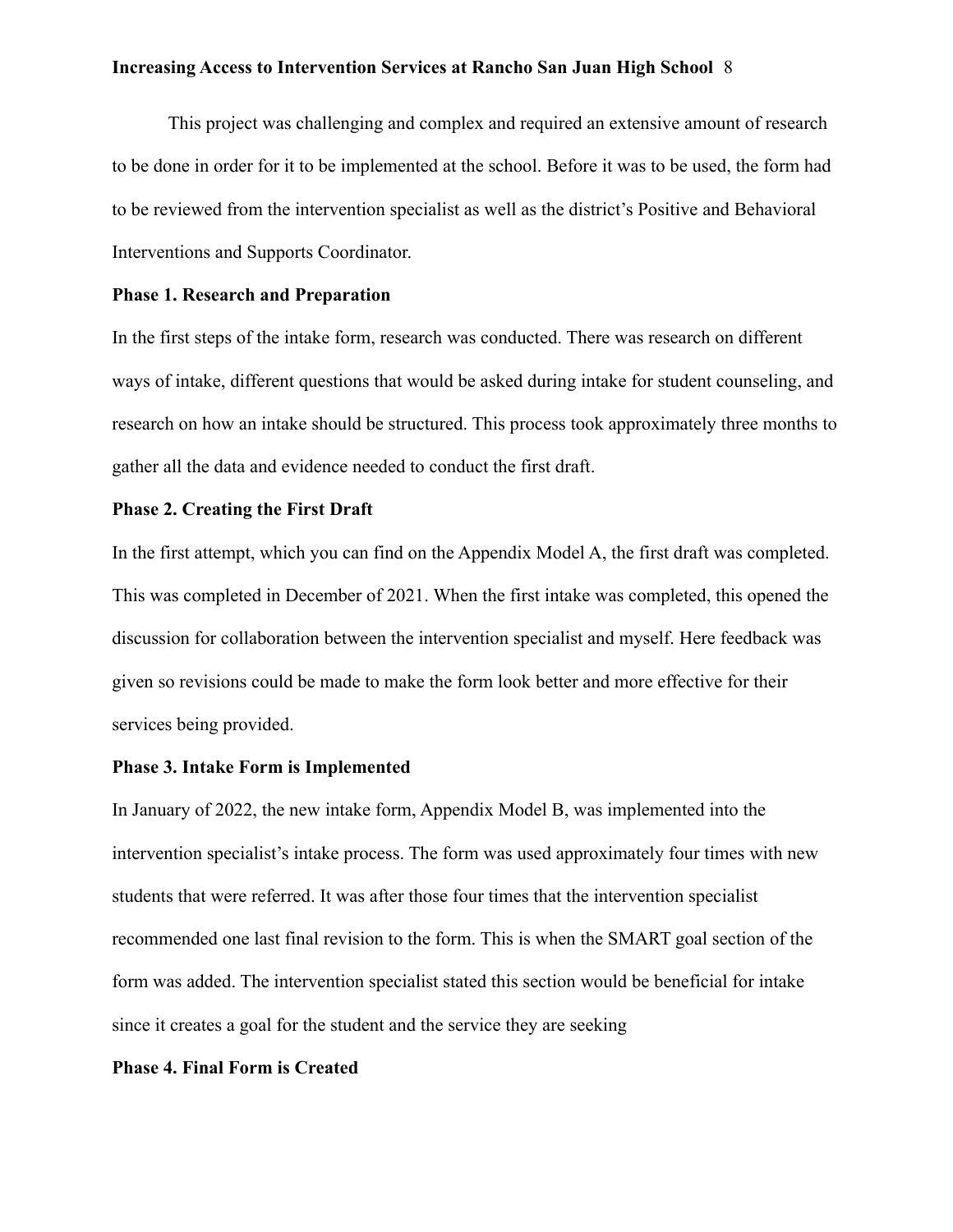The final edits were made to the form, which you can find on Appendix Model C, and the form is continued to be used. The form was used approximately eight more times before it was assessed for effectiveness.

### **Challenges**

With all new procedures comes trial and error. There were a couple of challenges creating this intake form. One of them being, in the beginning phases the questions on the form were too intensive for the responsibilities of the intervention specialists. They would only help students academically and mild cases of socio-emotional support. The questions on the first draft were too in depth with issues or concerns that were out of their duties. Another challenge faced was it being used enough to be able to get feedback. The intervention specialist was only able to use the form on new students being referred, not previous. At first not that many students were being referred for new services, however we were able to get enough done for the assessment.

### **Scope of Work and Timeline**

All of the preparation of the form took between the months of October of 2021 through the end of December of that year. Most of the deliverables were conducted starting January 2022 to find if the form was effective and useful. Table 1 describes the timeline of implementation.

### **Table 1. Scope of Work and Timeline**

| <b>Scope of Work</b>       |    |                                                                   |                                                                                               |                   |  |  |
|----------------------------|----|-------------------------------------------------------------------|-----------------------------------------------------------------------------------------------|-------------------|--|--|
| <b>Phases</b>              |    | <b>Activities</b>                                                 | <b>Deliverables</b>                                                                           | <b>Timeline</b>   |  |  |
| Select capstone<br>project |    | Discuss capstone project<br>ideas with mentor and<br>agency staff | Generate a list of capstone project<br>ideas.                                                 | Sept 2021         |  |  |
|                            |    | Discuss capstone project<br>ideas with mentor and<br>agency staff | Submit a list of ideas and final<br>project option to mentor for<br>review/approval           | Oct 2021          |  |  |
| 2 Plan project             | 2. | Research information in<br>regards to                             | Create a draft of Intake Form. Final<br>form will be finalized at the end of the<br>semester. | $\Gamma$ Dec 2021 |  |  |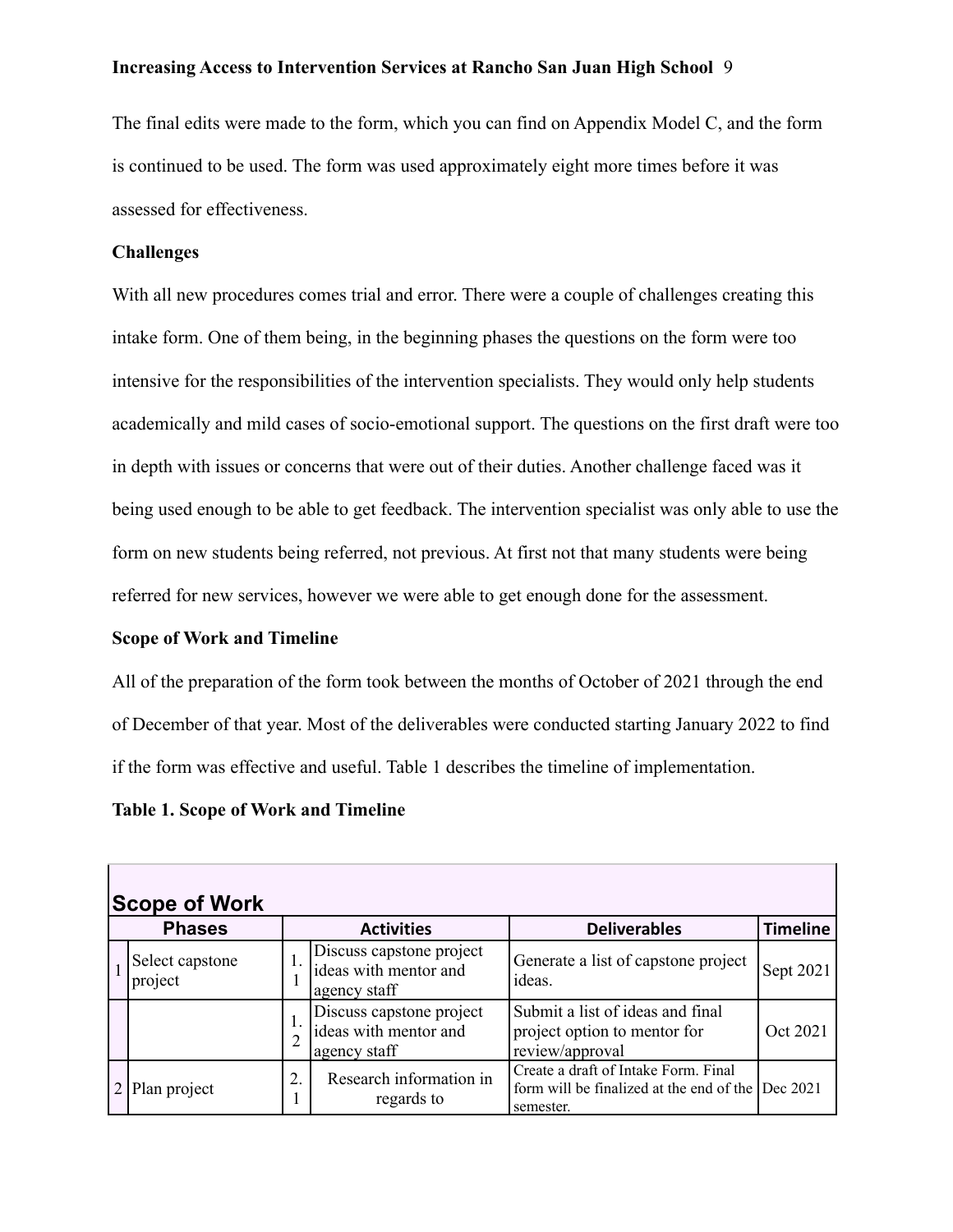|   | <b>Scope of Work</b>          |                                    |                                                                                             |                                                                                                                                                                            |                               |
|---|-------------------------------|------------------------------------|---------------------------------------------------------------------------------------------|----------------------------------------------------------------------------------------------------------------------------------------------------------------------------|-------------------------------|
|   |                               |                                    | creating/designing the<br>Intake form.                                                      |                                                                                                                                                                            |                               |
|   |                               | 2.<br>$\overline{2}$               | Finalizing of Final Intake<br>Form                                                          | Final draft will be submitted to PBIS<br>coordinator to see if it can be<br>implemented                                                                                    | End Feb<br>2022               |
| 3 | Implement project             | 3<br>1.                            | First Draft of the intake<br>form was created                                               | Mentor suggested changes to the form<br>after it was used on students                                                                                                      | Jan 2022                      |
|   |                               | 3<br>$\overline{2}$                | Second Draft was created                                                                    | Mentor suggested a few questions to<br>add on to make it flow                                                                                                              | Feb 2022                      |
|   |                               | 3<br>$\overline{4}$ .              | Last draft was created                                                                      | Last draft was created and added a<br>SMART GOAL section to the intake.                                                                                                    | Beginning<br>of March<br>2022 |
|   |                               | 3.<br>$\overline{2}$               | <b>Intervention Support Plan</b>                                                            | Mentor creates plan that determines<br>how long intervention will take place<br>and the goals for the student in need                                                      | End of<br>March<br>2022       |
|   | 4 Assess project              | $\overline{4}$ .<br>1              | Interview Intervention<br>Specialist & School Social<br>Worker                              | Interviewing both staff members<br>about the form to see if it was<br>effective and/or still needed changes<br>to it                                                       | End March<br>2020             |
|   |                               | $\overline{4}$ .<br>$\overline{2}$ | Propose the new<br><b>Intervention Specialist</b><br>Intake form to the PBIS<br>Coordinator | Meeting will be help to propose the<br>new intake form to the coordinator to<br>see if it can be implemented for all<br>Intervention Specialist throughout the<br>district | May 2022                      |
| 5 | Report on project<br>findings | 5.<br>1                            | Prepare capstone<br>presentation in selected<br>format                                      | Present at Dress Rehearsal for<br>grading                                                                                                                                  | April<br>2022                 |
|   |                               | 5.<br>$\overline{2}$               | Final preparation for<br>Capstone Festival                                                  | <b>Final Capstone Festival</b><br>presentation!                                                                                                                            | May 2022                      |
|   |                               | 5.<br>3                            | Complete reporting<br>requirements                                                          | Final agency and capstone reports                                                                                                                                          | May 2022                      |

### **Conclusions**

A lack of organization and resources for the intervention specialist can create barriers in providing exceptional services to its students. It is the responsibility of the school to have procedures in place to help their staff members succeed in their duties, and so students are provided with services that are effective. This project aims to be the first step of change, and creating the foundation the intervention needs in order to provide services efficiently.

**Project Assessment**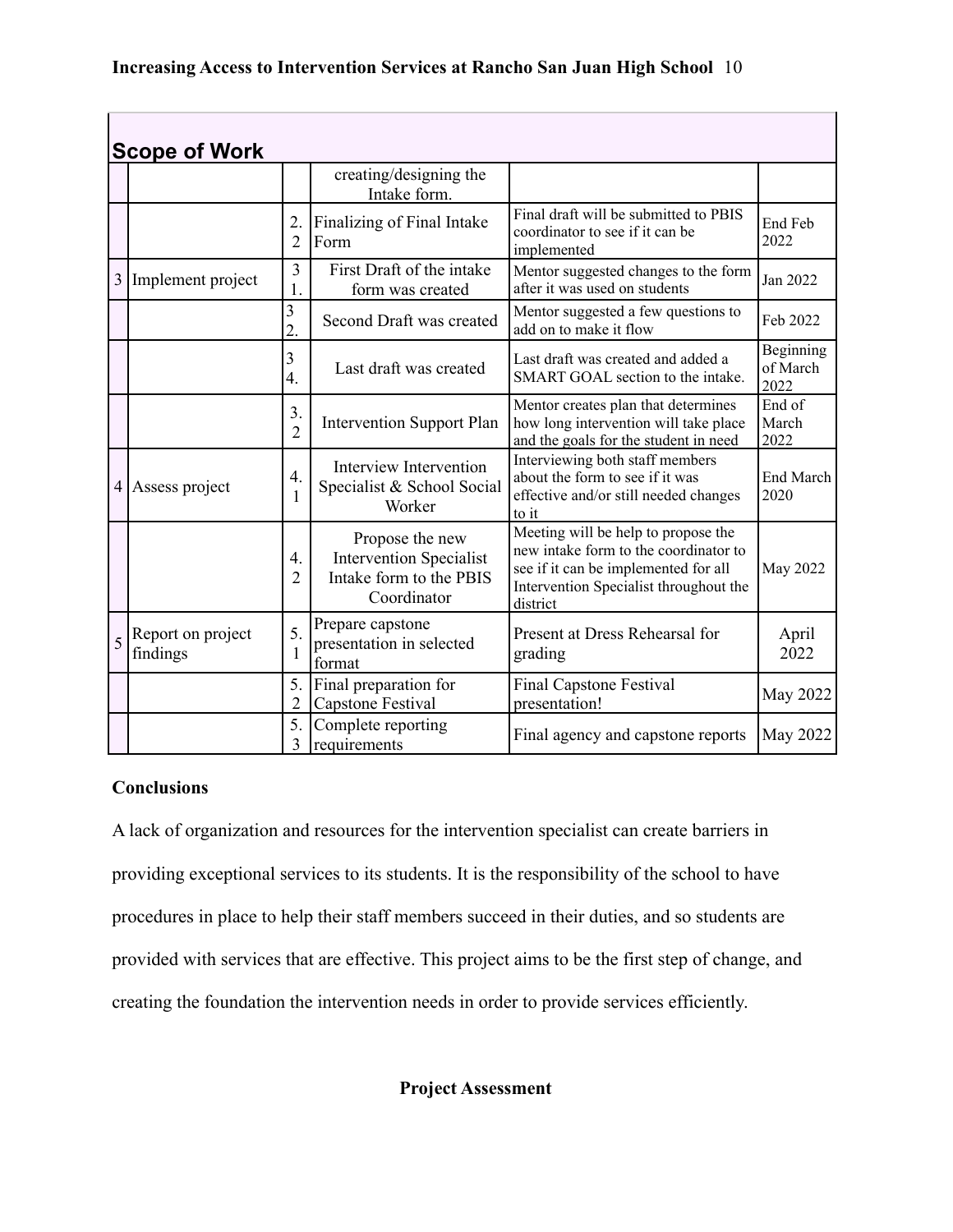### **Expected Outcome**

There are two expected outcomes of this project. The first being addressing the lack of resources being provided for the intervention specialist to succeed. This new intake form will create the official intake form for them, and place a new procedure for future ones to come. They will now have this form as a tool to succeed in their position. The second outcome of the project will be to open up a discussion throughout the district to make intake linear throughout all schools. If all intervention specialists used the same process student files can be easily transferred, and there won't be any repetitive steps. It can also avoid students repeating past traumas if the process is linear district wide.

The project was assessed through a thorough interview conducted with the intervention specialist. In this interview, questions were asked regarding the effectiveness of the form and how it has impacted their work.

#### **Results of Assessment**

The intake form was deemed to be successful, and will now be the official form the intervention specialist will be using. The results will be formatted in question and answer down below that highlight the success of the intake form.

### **Did you find that the form was useful for your intake? Did the questions flow well together? Were the questions clear and relatable to the type of services you provide?**

"Yes, I needed the form to be able to keep proper documentation when I first checked in with students to gather information after the teacher/counselor submitted an intervention referral request for services. It helps to be able to keep record of the issues/concerns directly from the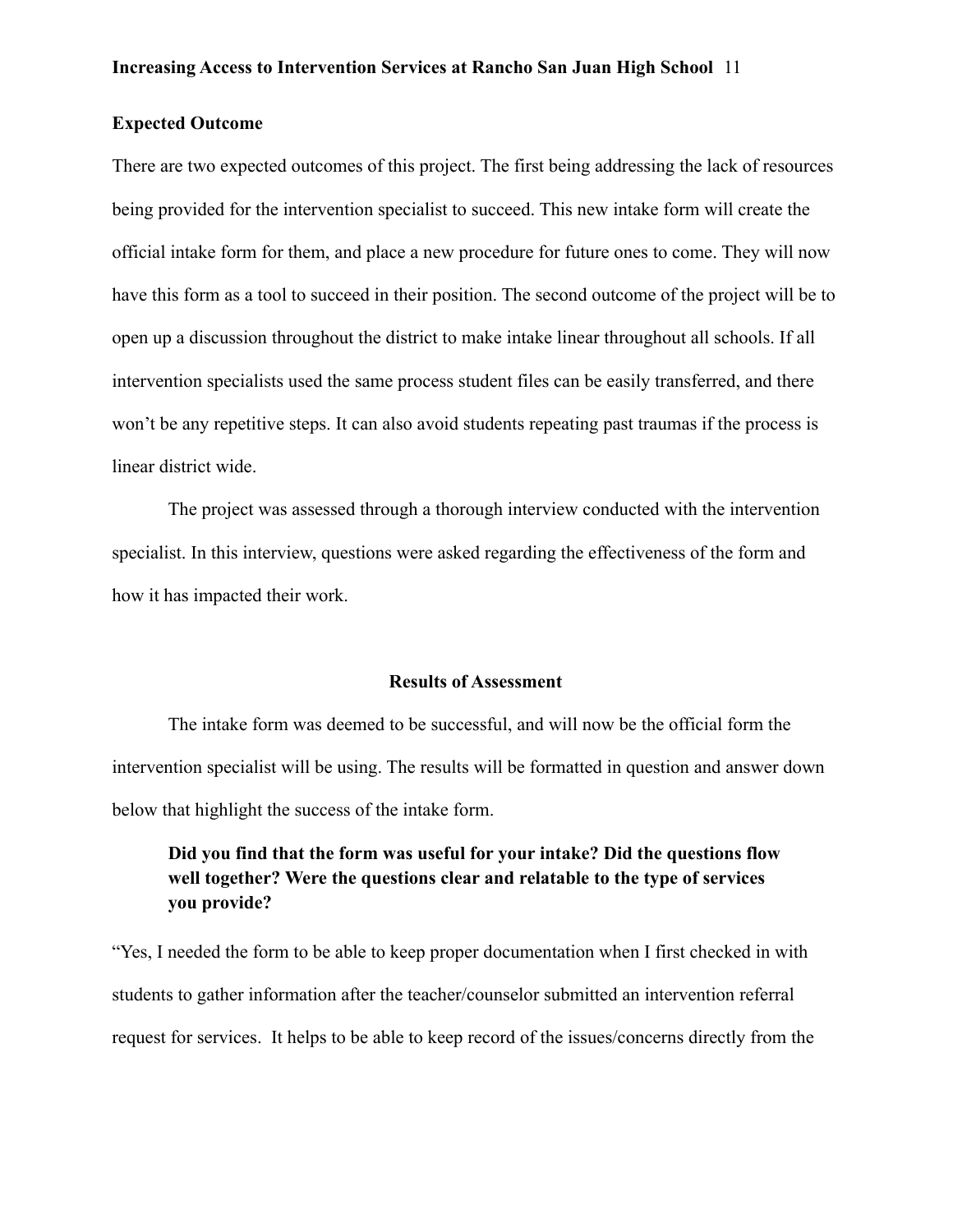student and their direct perspective. I did not have an intake form when, first started 3 years ago. This was the first step to having proper documentation,"

### **Do you believe this form is a good starting point to create a basic intake form that can be used at RSJHS?**

" I agree that the form is a good starting point in creating intake for the intervention specialist, it was needed deeply. Step 1 is to have the form only for RSJ. Step 2 would be to present it to the district PBIS Coordinator and other intervention specialists to see if the form can be helpful for all parties. I would like for all intervention specialists to get on the same page."

### **Do you see yourself using the form in the future? This also includes if you modify it. What plans do you have, if any, with the form?**

**"** I plan to use the form as my official intake document. I Plan to modify it up until the end of this school year so I can start using it officially starting in August."

The form has met its goal in creating a new intake process for the intervention specialist, and also providing a tool for future ones to come. It is rewarding to hear that the form will continue to be used even after my time at Rancho San Juan. The biggest challenge of this process was creating the forms with the right questions, and if it would be used enough to provide the feedback needed to make changes.

### **Recommendations**

After the interview with my mentor, I recommended that they continue to open discussion with the PBIS Coordinator and other intervention specialists to use the same intake process. If they collaborate and create an intake process together it can be beneficial for all parties involved. Having a linear process district wide would create a new database that has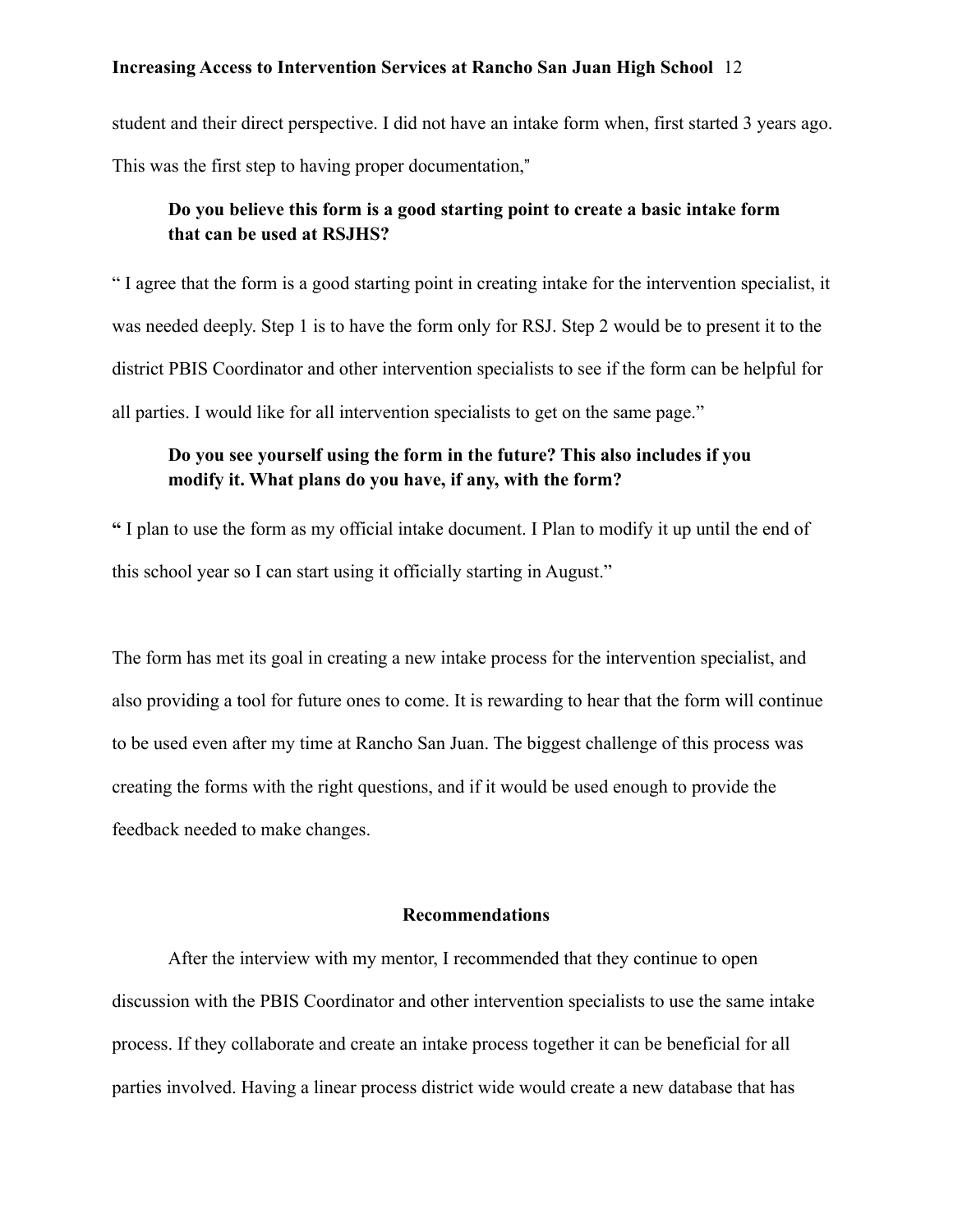student files, and there wouldn't be a need to repeat procedures that have already been done previously. The files would be easily accessible and transferred. I also recommended that my mentor use this form as a starting point in creating a manual for future intervention specialists to come. This would be a beneficial tool, and would prevent future intervention specialists from being in her position where she was not provided one.

In a macro level scale, this intake form was able to address the effectiveness of the services provided. It is important to prepare and provide the resources needed to staff members so they are able to carry their responsibilities in their position. The need for support at Rancho San Juan is high, and the support given to the students should be effective and efficient.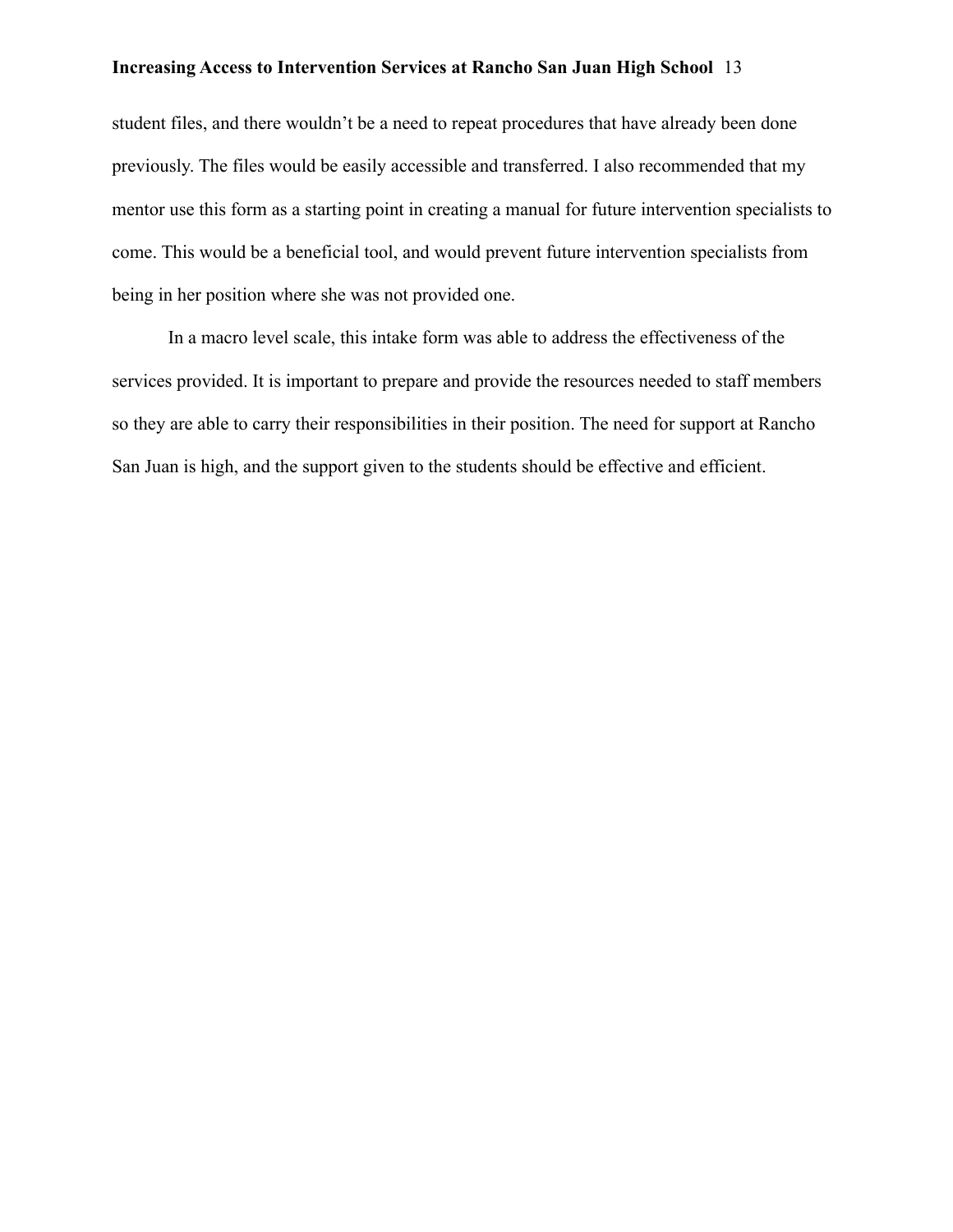#### **References**

- American Psychological Association. (n.d.). *Education and socioeconomic status factsheet*. American Psychological Association. Retrieved December 15, 2021, from https://www.apa.org/pi/ses/resources/publications/education
- *Cities 101 types of local US governments*. National League of Cities. (2020, October 23). Retrieved December 15, 2021, from

https://www.nlc.org/resource/cities-101-types-of-local-governments/

- *Find a table*. Grid View: Table B14002 Census Reporter. (2019). Retrieved December 15, 2021, from https://censusreporter.org/data/table/?table=B14002&geo\_ids=05000US06053&primary geo\_id=05000US06053
- Gaffney, A. (2020). *Mental health effects of covid-19 on high ... healthcentral*. Retrieved December 15, 2021, from

<https://www.healthcentral.com/article/mental-health-effects-of-covid-19-on-students>

- Linville, K. (2019, June 29). *Rancho san juan H.S. opens after 20 years of planning*. KSBW. Retrieved December 15, 2021, from https://www.ksbw.com/article/rancho-san-juan-hs-opens-after-20-years-of-planning/2822 6476
- *Rancho San Juan High School Performance Overview.* California School Dashboard (CA dept of education). (2020). Retrieved December 15, 2021, from https://www.caschooldashboard.org/reports/27661590136697/2020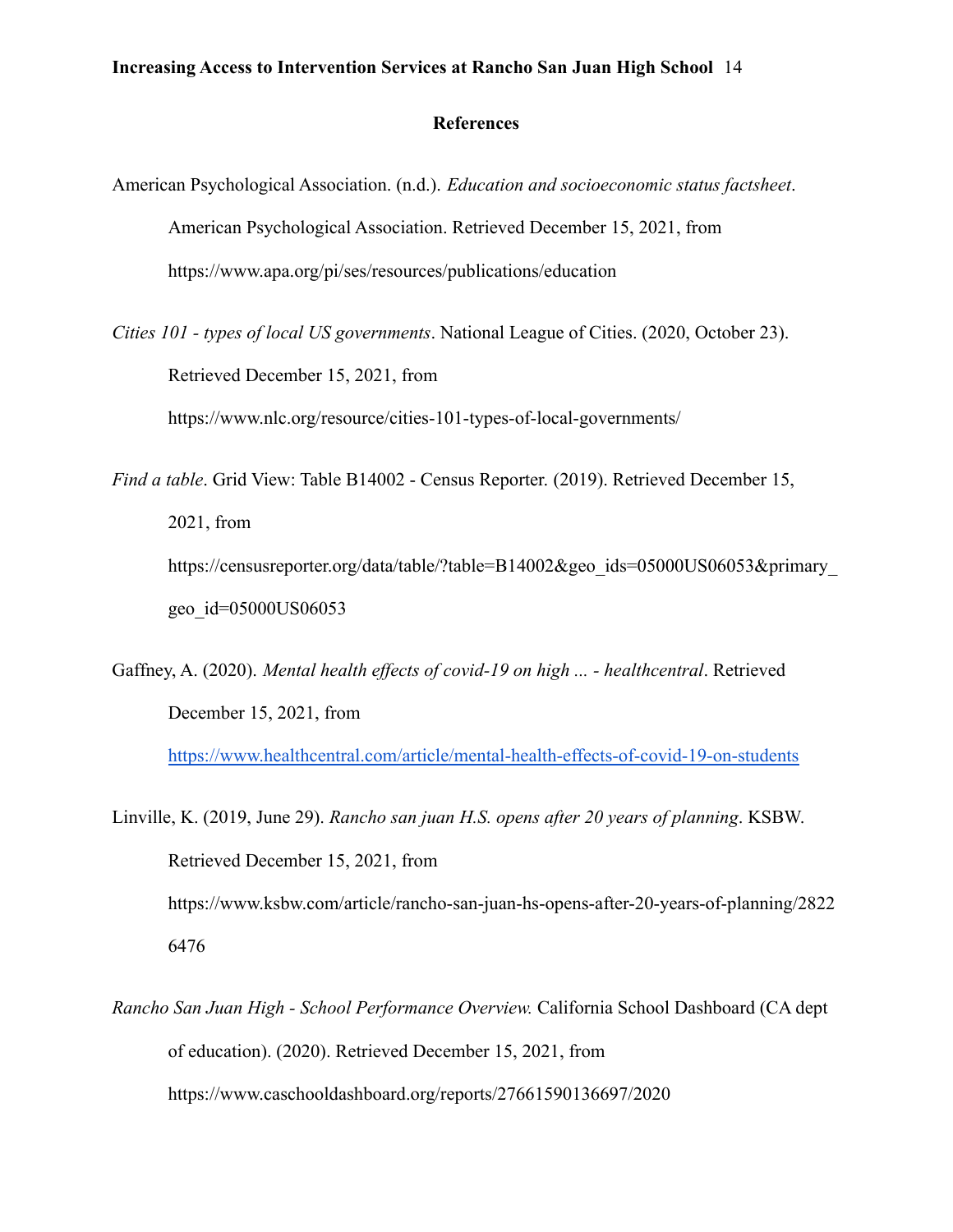*School Information / Mission & Vision*. / Mission & Vision. (n.d.). Retrieved December 15,

2021, from https://ca02208720.schoolwires.net/domain/843

*Take online courses. earn college credit. Research Schools, Degrees & Careers*. Study.com | Take Online Courses. Earn College Credit. Research Schools, Degrees & Careers. (2020). Retrieved December 15, 2021, from https://study.com/academy/lesson/principles-of-caseload-management-for-counselors.htm

l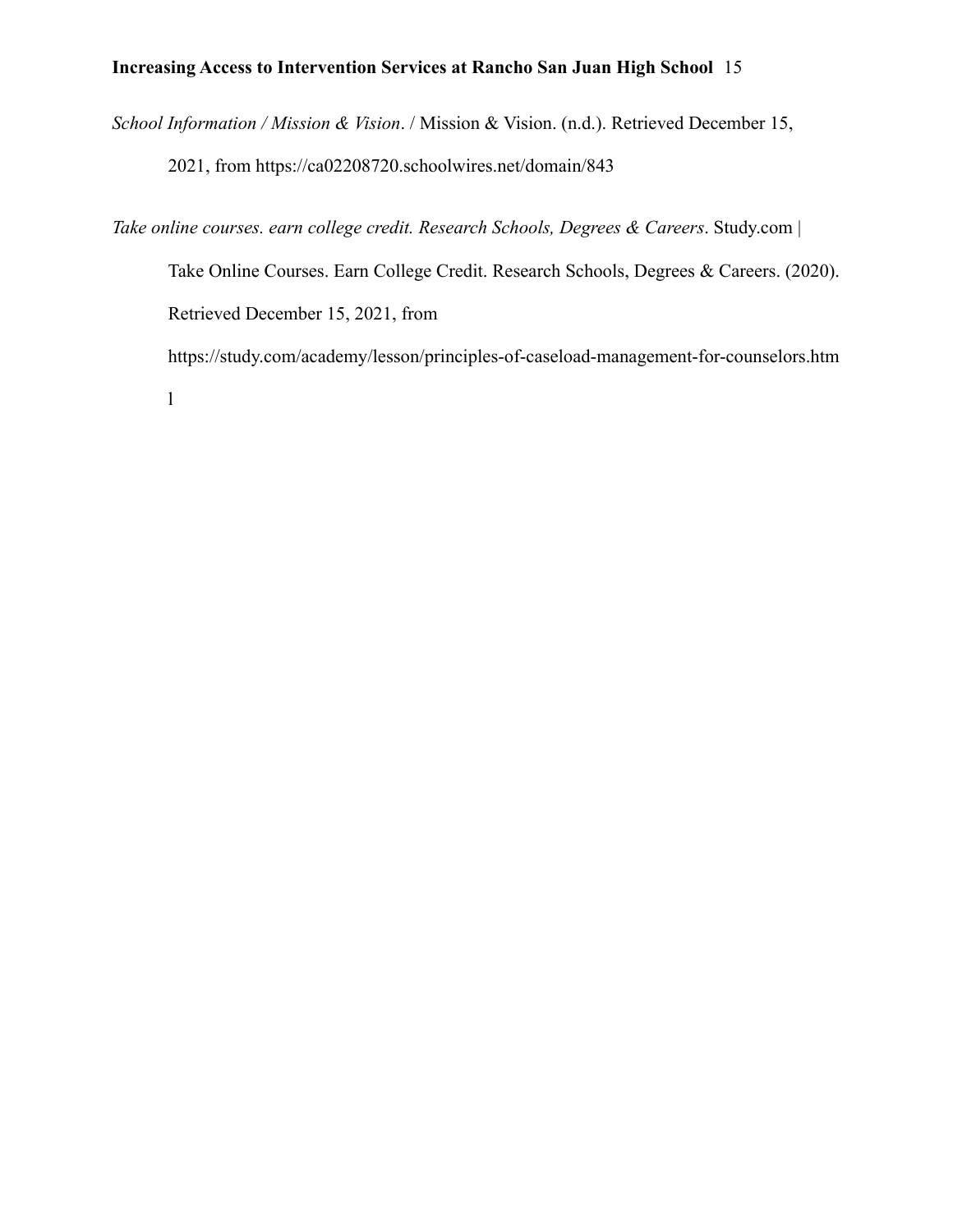### **Appendix**

### **Model A**

|                                              | Referral Form           |                      |       |
|----------------------------------------------|-------------------------|----------------------|-------|
| Name:                                        | Preferred Name:         | Student ID:          |       |
| Grade:                                       | Referred By:            | Phone Number:        |       |
| Reason for referral: (select all that apply) |                         |                      |       |
| Academic                                     | Behavioral              | Personal             | Other |
| -Low Grades/Failing                          | -Self-esteem/Confidence | -Family issues       |       |
| -Performance                                 | - Chronic Sadness       | - Grief              |       |
| -Lack of Motivation                          | -Angry/Hostile          | -Issues with friends |       |
| -Low attendance                              |                         |                      |       |

Briefly describe the primary problem/concern:

Has the problem/concern been discussed at home? Has the problem/concern been discussed with a teacher?

When did the problem begin? Within: 24 hours 2 days 1 week 2 weeks 1 month If longer, please specify:

Any physical concerns or medications related to the issue?

Additional Comments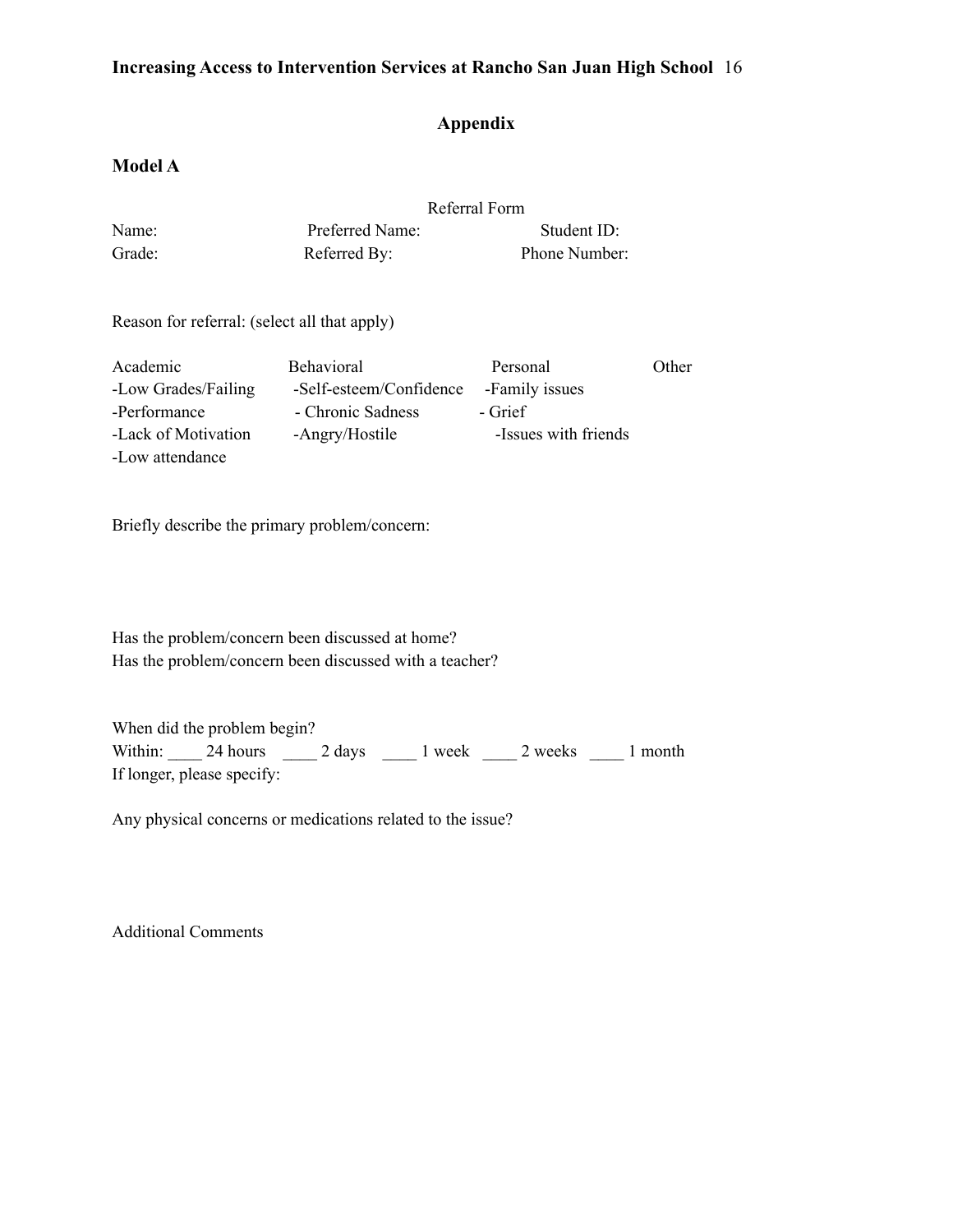### **Model B**

|                     |                                                     | <b>Intervention Specialist Intake Form</b>                                                       |
|---------------------|-----------------------------------------------------|--------------------------------------------------------------------------------------------------|
|                     |                                                     |                                                                                                  |
| Grade:              |                                                     | Academic Counselor: New York Counselor:                                                          |
| <b>Student ID:</b>  |                                                     |                                                                                                  |
|                     |                                                     | Areas of the concern/problems: (Check all that apply)                                            |
|                     | Describe briefly the student's academic performance | Academics: _Low Grades/Failing _Lack of Motivation _Performance _Low Attendance                  |
|                     |                                                     |                                                                                                  |
|                     |                                                     |                                                                                                  |
|                     |                                                     |                                                                                                  |
| <b>Grade Check:</b> |                                                     |                                                                                                  |
| Period 1            |                                                     |                                                                                                  |
| <b>Period 2</b>     |                                                     |                                                                                                  |
| <b>Period 3</b>     |                                                     |                                                                                                  |
| Period 4            |                                                     |                                                                                                  |
| Period 5            |                                                     |                                                                                                  |
| Period 6            |                                                     |                                                                                                  |
|                     |                                                     | Does the student attend any academic support services? (Trail Center, Teacher Office Hours, etc) |
|                     |                                                     |                                                                                                  |
|                     |                                                     |                                                                                                  |
|                     |                                                     |                                                                                                  |
|                     |                                                     | Behavioral: _Self-Esteem/Confidence _Chronic Sadness/Depressed _Angry/Hostile                    |
|                     | Describe the student's expression more in depth     |                                                                                                  |
|                     |                                                     |                                                                                                  |
|                     |                                                     |                                                                                                  |
|                     |                                                     |                                                                                                  |

**Personal: \_\_Family Issues \_\_Issues with Friends \_\_Grief/Loss \_\_Mental Health** Describe briefly the situation at hand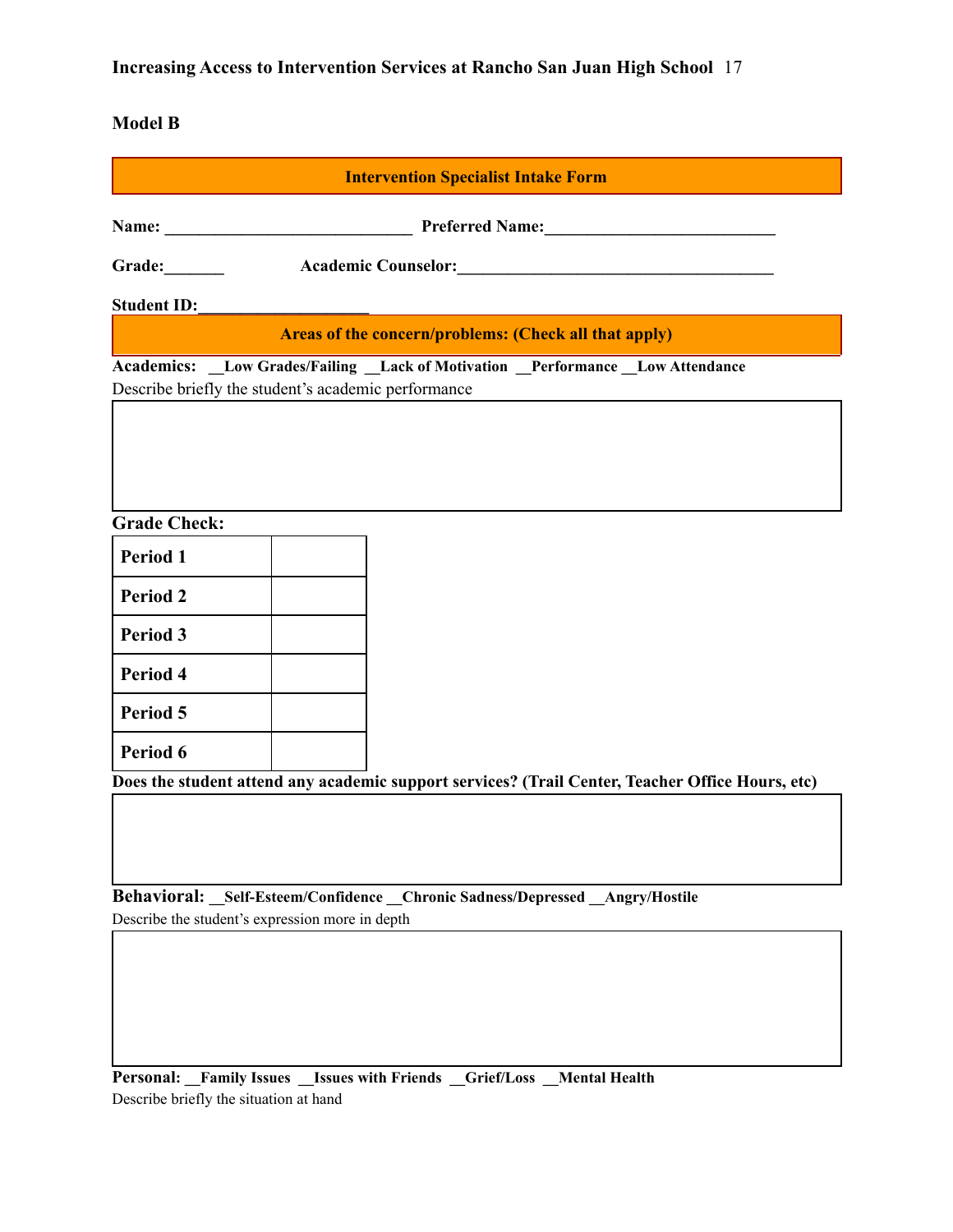| Describe the primary problem/concern:                                                                |
|------------------------------------------------------------------------------------------------------|
|                                                                                                      |
|                                                                                                      |
|                                                                                                      |
|                                                                                                      |
|                                                                                                      |
|                                                                                                      |
| Has the student had counseling and/or therapy related to the issue? ________________________________ |
| If so, when and how long?                                                                            |
|                                                                                                      |
|                                                                                                      |
| When did the problem/concern begin?                                                                  |
| 24 hours ago 24 days ago 2 hours ago 2 weeks ago 2 hours ago 2 hours ago                             |
|                                                                                                      |
|                                                                                                      |
| Any physical concerns or medications related to the issue?:                                          |
|                                                                                                      |
|                                                                                                      |
|                                                                                                      |
|                                                                                                      |
|                                                                                                      |

### **Additional Comments:**

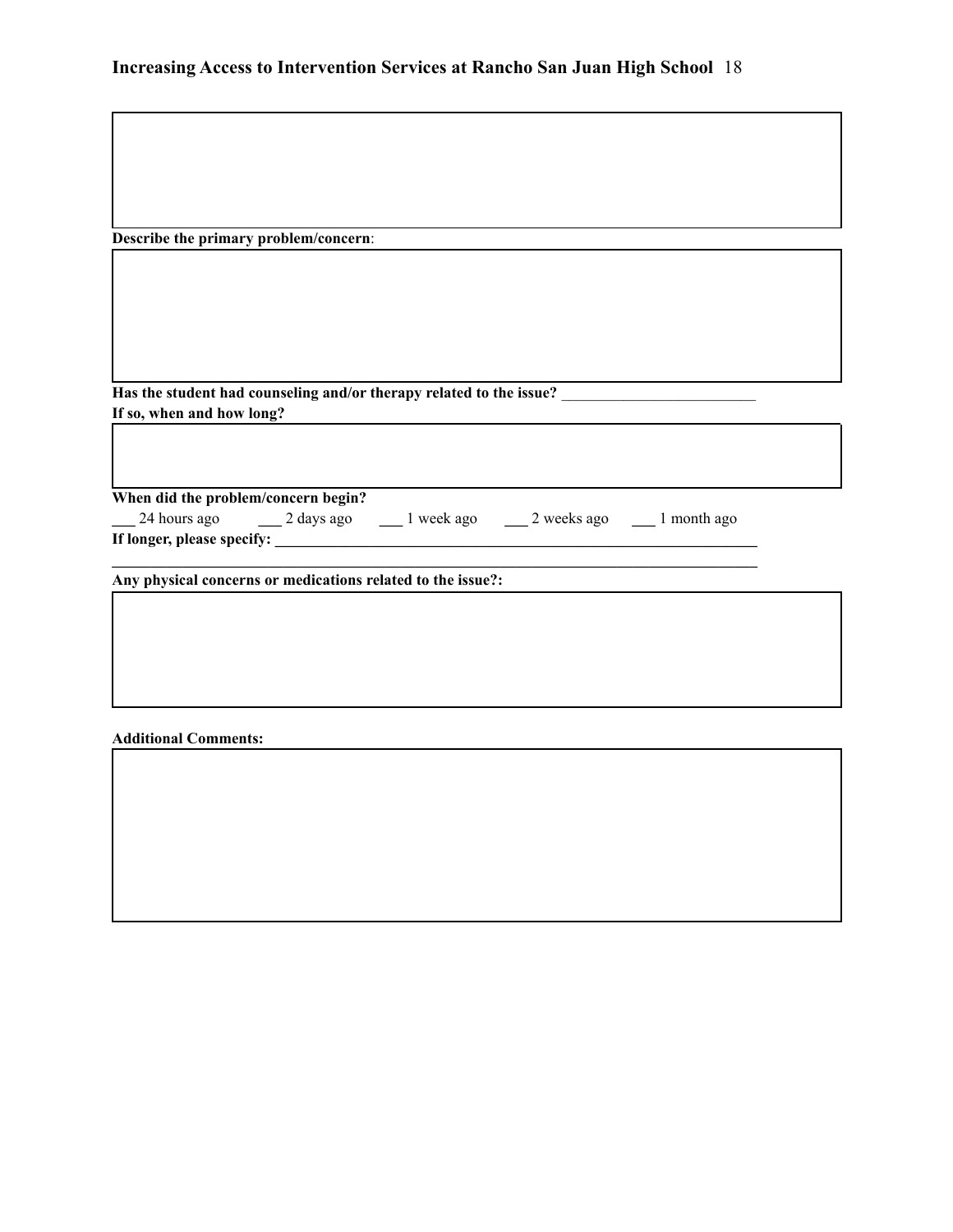# **RSJHS Intake Form**

| <b>Student Name:</b><br><b>Student ID:</b><br><b>Student Grade:</b><br>  Academic Counselor:<br><b>Parent Contact Information:</b> | <b>Referral Date:</b><br><b>Initial Check-in-Date:</b><br><b>Meeting Frequency:</b><br>$\circ$ Weekly $\circ$ Biweekly<br>$\circ$ Monthly |  |  |  |
|------------------------------------------------------------------------------------------------------------------------------------|-------------------------------------------------------------------------------------------------------------------------------------------|--|--|--|
| <b>Main Focus:</b><br>$\circ$ Attendance<br>□ Grades                                                                               | □ Social-Emotional<br>□ Behavior                                                                                                          |  |  |  |
| # of sessions<br><b>Start Date</b><br><b>End Date</b>                                                                              |                                                                                                                                           |  |  |  |
| 4 sessions 6 sessions 8 sessions                                                                                                   |                                                                                                                                           |  |  |  |

**Describe the primary problem/concern:** \_\_Academics \_\_Behavioral \_\_Personal \_\_Other

| Has the student had counseling and/or therapy related to the issue? |  |
|---------------------------------------------------------------------|--|
| If so, when and how long?                                           |  |

| When did the problem/concern begin? |            |            |             |             |  |  |
|-------------------------------------|------------|------------|-------------|-------------|--|--|
| 24 hours ago                        | 2 days ago | l week ago | 2 weeks ago | 1 month ago |  |  |
| If longer, please specify:          |            |            |             |             |  |  |

**Any physical concerns or medications related to the issue?:**

**Grade Check:**

| Fall            | <b>Spring</b>   |  |
|-----------------|-----------------|--|
| <b>Period 1</b> | <b>Period 1</b> |  |
| <b>Period 2</b> | <b>Period 2</b> |  |
| <b>Period 3</b> | <b>Period 3</b> |  |